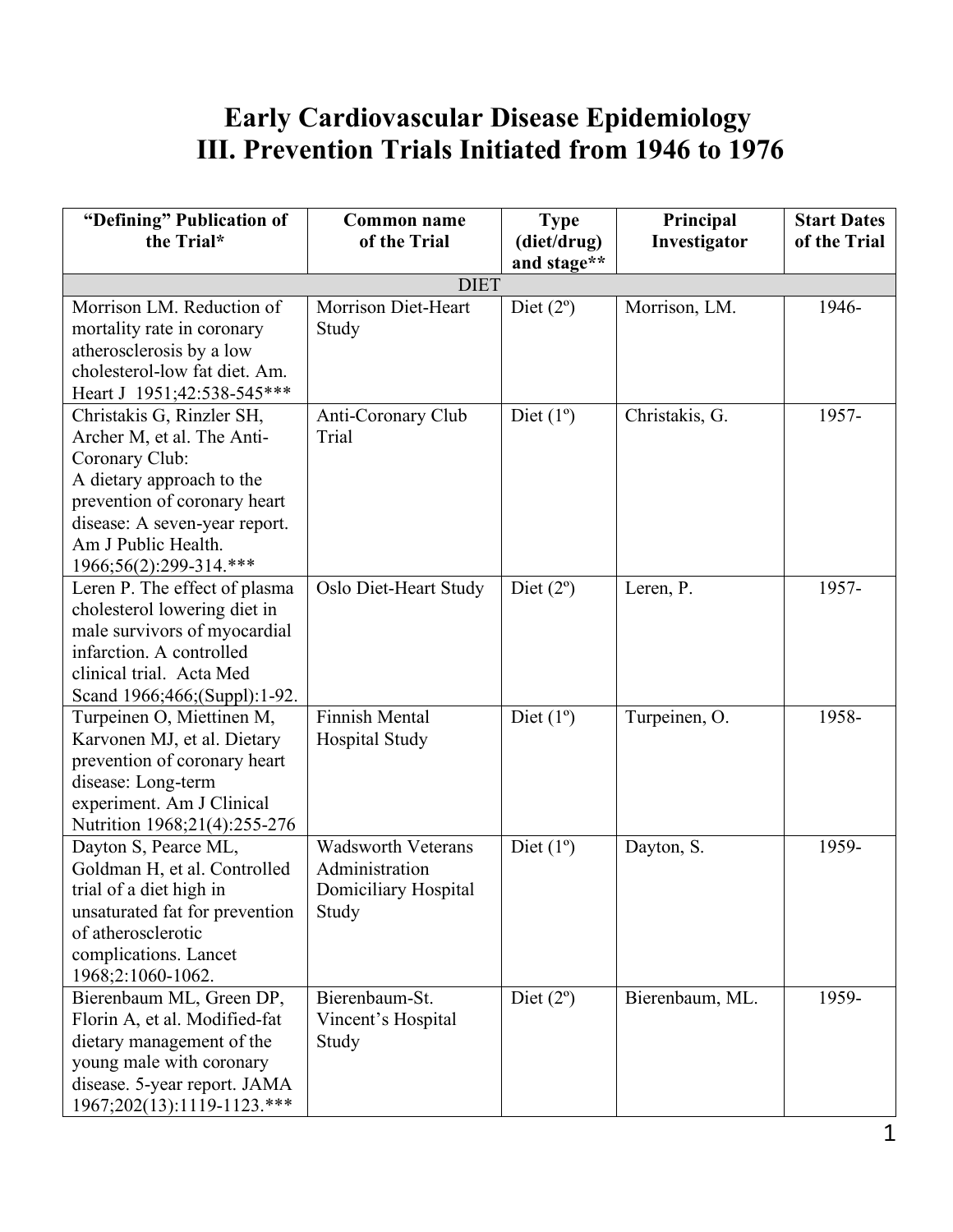| <b>British Medical Research</b><br>Council. Controlled trial of<br>soya-bean oil in myocardial<br>infarction. Lancet 1968;                                                                                                              | British MRC Soya-<br>Bean Oil Trial                                | Diet $(2^{\circ})$                    | <b>British Medical</b><br><b>Research Council</b>                           | 1960- |
|-----------------------------------------------------------------------------------------------------------------------------------------------------------------------------------------------------------------------------------------|--------------------------------------------------------------------|---------------------------------------|-----------------------------------------------------------------------------|-------|
| 2:693-699.<br>National Diet-heart Research<br>Group. The National Diet-<br>Heart Study Final Report.<br>Circulation 1968;37                                                                                                             | <b>National Diet Heart</b><br>Pilot Trial                          | Diet $(1^{\circ})$<br>(Pilot)         | <b>National Diet-heart</b><br>Research Group                                | 1962- |
| (3 Suppl): I1-428.                                                                                                                                                                                                                      | DRUGS-CHOLESTEROL LOWERING                                         |                                       |                                                                             |       |
| Committee of Principal<br>Investigators. WHO<br>cooperative trial on primary<br>prevention of ischaemic heart<br>disease with clofibrate to<br>lower serum cholesterol: final<br>mortality follow-up. Lancet<br>1984;2(8403):600-604.   | WHO Cooperative<br>(Clofibrate) Trial                              | Drugs $(1^{\circ})$                   | Committee of<br>Principal<br>Investigators<br>(M. Oliver<br>chairman)       | 1962- |
| Research committee of the<br>Scottish Society of<br>Physicians. Ischaemic heart<br>disease: a secondary<br>prevention trial using<br>clofibrate. Br. Med. J<br>1971;4(5790):775-784.                                                    | Scottish Society of<br>Physicians Clofibrate<br>Trial              | Drug $(2^{\circ})$                    | Research<br>Committee of the<br>Scottish Society of<br>Physicians           | 1964- |
| Krasno LR, Kidera GJ.<br>Clofibrate in coronary heart<br>disease. Effect on morbidity<br>and mortality.<br>JAMA 1972;219(7):845-51.                                                                                                     | <b>United Airlines Study</b>                                       | Drug<br>$(1^{\circ}$ and $2^{\circ})$ | Krasno, LR.                                                                 | 1966- |
| Coronary Drug Project<br>Research Group. The<br>Coronary Drug Project:<br>findings with regard to<br>estrogen, dextrothyroxine,<br>clofibrate and niacin. Adv<br>Exp Med Biol.1977;82:52-75.                                            | Coronary Drug Project                                              | Diet $(2^{\circ})$                    | <b>Coronary Drug</b><br>Project Research<br>Group (Stamler, J.<br>chairman) | 1966- |
| Carlson LA, Rosenhamer G.<br>Reduction of mortality in the<br>Stockholm Ischaemic Heart<br>Disease Secondary<br>Prevention Study by<br>combined treatment with<br>clofibrate and nicotinic acid.<br>Acta Med Scand<br>1988;223:405-418. | <b>Stockholm Prevention</b><br>Trial with Clofibrate<br>and Niacin | Drug $(2^{\circ})$                    | Carlson, LA.                                                                | 1972- |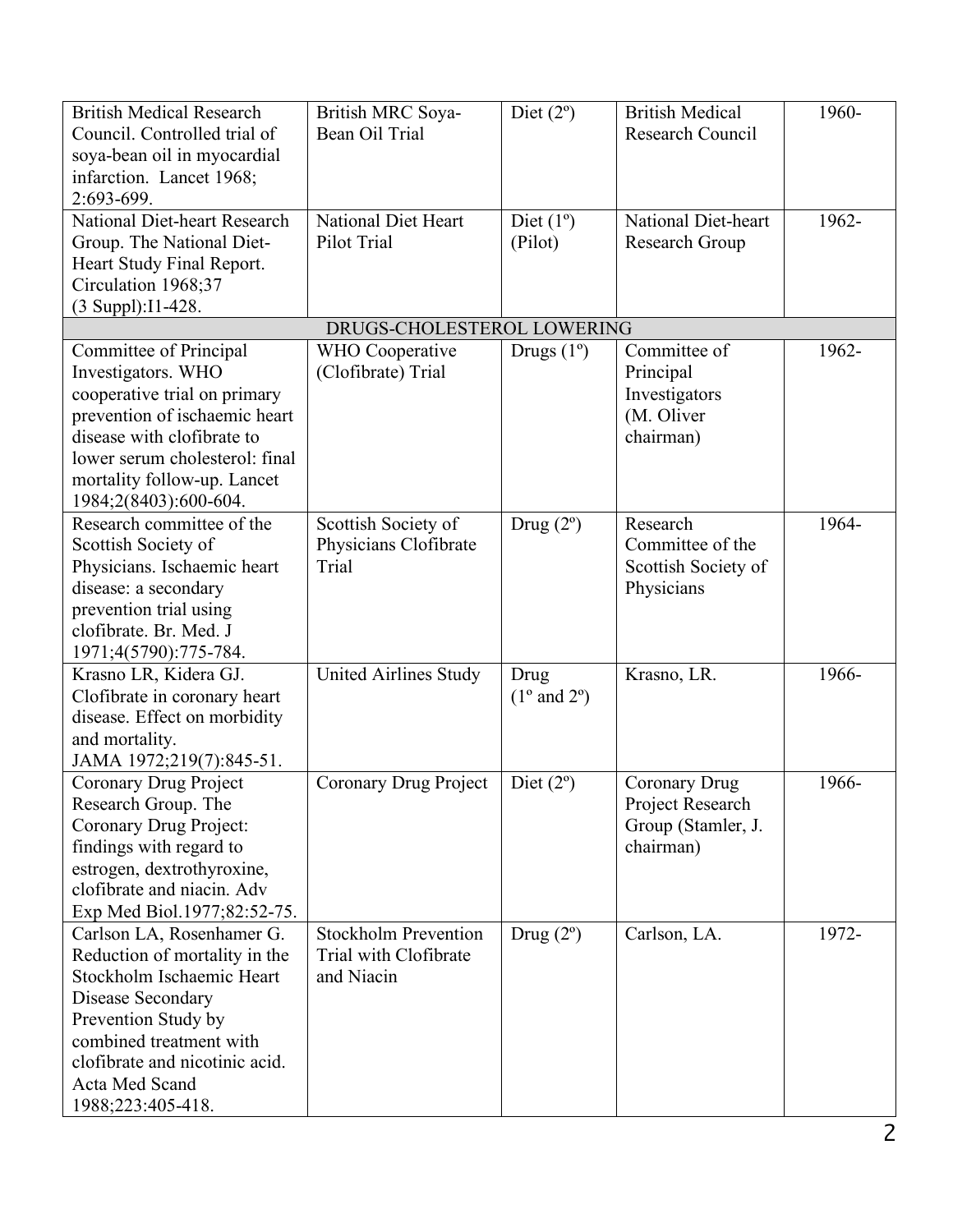| The Lipid Research Clinics<br>Program Group. The Lipid<br><b>Research Clinics Coronary</b><br><b>Primary Prevention Trial</b><br>results. I. Reduction in<br>incidence of coronary heart<br>disease. JAMA<br>1984;251:351-364.                                                                        | Lipid Research Clinics<br>(LRC) Coronary<br><b>Primary Prevention</b><br>Trial | Drug $(1^{\circ})$             | Lipid Research<br>Clinics Program<br>Group                              | 1973-    |
|-------------------------------------------------------------------------------------------------------------------------------------------------------------------------------------------------------------------------------------------------------------------------------------------------------|--------------------------------------------------------------------------------|--------------------------------|-------------------------------------------------------------------------|----------|
|                                                                                                                                                                                                                                                                                                       | <b>HYPERTENSION</b>                                                            |                                |                                                                         |          |
| VA Cooperative Study on<br>Hypertension. Effects of<br>treatment on morbidity in<br>hypertension. Results in<br>patients with diastolic blood<br>pressures averaging 115<br>through 129 mmHg. JAMA<br>1967;202;116-122                                                                                | VA Cooperative Study<br>on Hypertension                                        | Drug $(1^{\circ})$             | Freis, ED (Chair)                                                       | 1962 -   |
| VA Cooperative Study on<br>Hypertension. Effects of<br>treatment on morbidity and<br>mortality in hypertension: II.<br>Results in patients with<br>diastolic blood pressure<br>averaging 90 through 114<br>mmHg. JAMA 1970;<br>213:1143-1151.                                                         | VA Cooperative Study<br>on Hypertension                                        | Drug $(1^{\circ})$             | Freis, ED (chair).                                                      | 1962-    |
| Smith WM. Treatment of<br>mild hypertension: results of<br>a ten-year intervention trial.<br>Hypertension 1977;<br>40(Suppl 1): I-98-105                                                                                                                                                              | U.S. Public Health<br>Service Hospitals<br>Cooperative Study                   | Drug $(1^{\circ})$             | Smith, W McFate                                                         | $1966 -$ |
| <b>Hypertension Detection and</b><br>Follow-up Program<br>Cooperative Group.Five-Year<br>findings of the Hypertension<br>Detection and Follow-up<br>Program. I. Reduction in the<br>mortality of persons with high<br>blood pressure, including<br>mild hypertension. JAMA<br>1979;242(23):2562-2571. | Hypertension<br>Detection and Follow-<br>up Program                            | Diet and<br>Drug $(1^{\circ})$ | Hypertension<br>Detection and<br>Follow-up Program<br>Cooperative Group | 1971-    |
| Helgeland A. Treatment of<br>mild hypertension: A five-<br>year controlled drug trial. The<br>Oslo Study. Am J Med<br>1980;69:725-732                                                                                                                                                                 | The Oslo Study on<br>Mild Hypertension 1                                       | Drug $(1^{\circ})$             | Helgeland, A.                                                           | 1972 -   |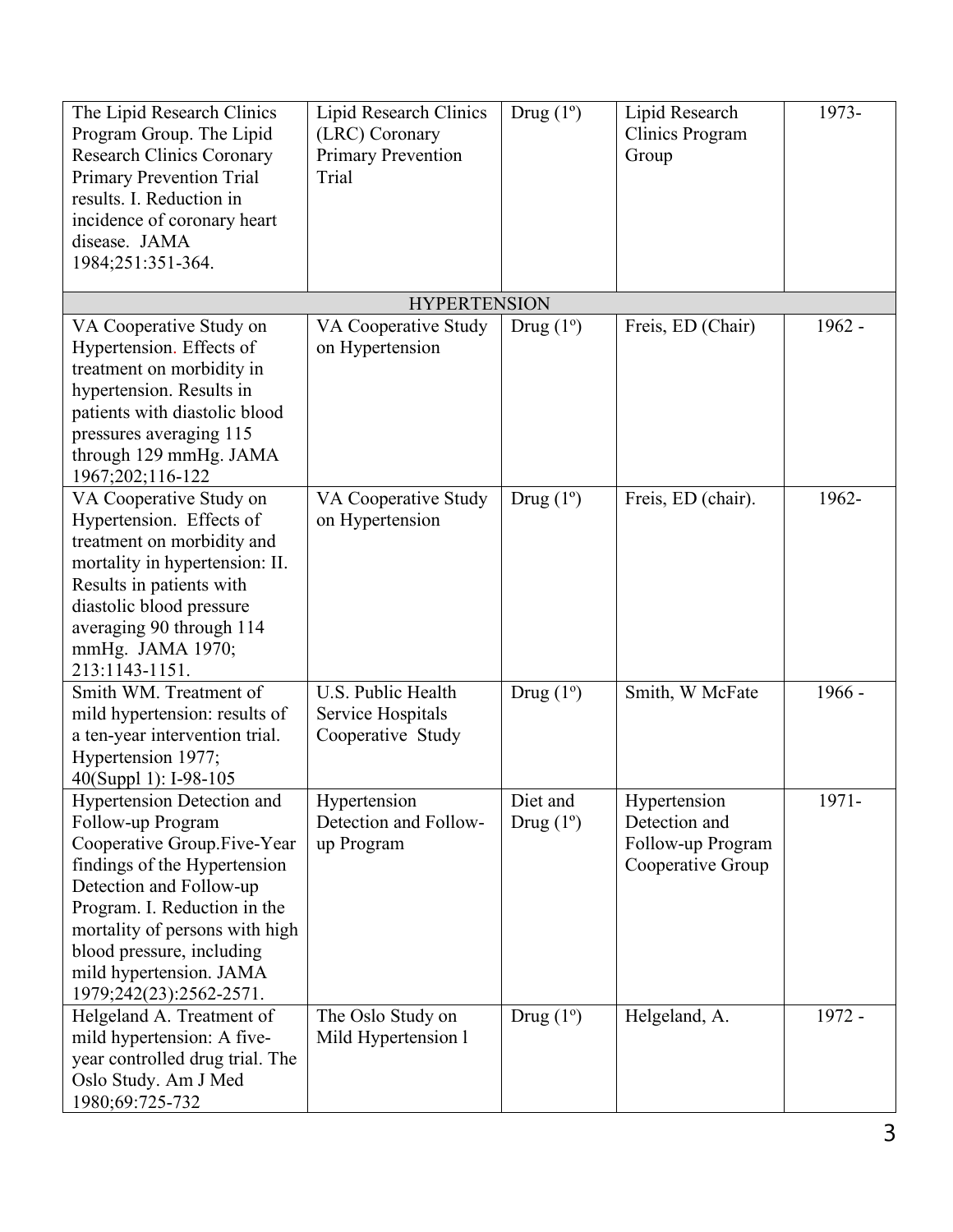| Amery A, Birkenhäger W,<br>Brixko P, et al. Mortality and<br>morbidity results from the<br>European Working Party on<br>High Blood Pressure in the<br>Elderly. Lancet 1985;ii:1349-<br>1354                                                            | European Working<br>Party on High Blood<br>Pressure in the Elderly<br>(EWPHE) | Drug $(1^{\circ})$                                        | Amery, A.                                            | 1972 -   |
|--------------------------------------------------------------------------------------------------------------------------------------------------------------------------------------------------------------------------------------------------------|-------------------------------------------------------------------------------|-----------------------------------------------------------|------------------------------------------------------|----------|
| Parry CA. The Australian<br>therapeutic trial in mild<br>hypertension. Lancet 1980; i:<br>1261-1267                                                                                                                                                    | <b>Australian National</b><br><b>Blood Pressure Study</b>                     | Drug $(1^{\circ})$                                        | Management<br>Committee                              | $1973 -$ |
|                                                                                                                                                                                                                                                        | <b>SMOKING</b>                                                                |                                                           |                                                      |          |
| Rose G, Hamilton PJ, Colwell<br>L, et al. A randomized<br>controlled trial of anti-<br>smoking advice: 10-year<br>results. Journal of<br>Epidemiology and<br>Community Health<br>1982;34:102-108.                                                      | Whitehall Anti-<br>smoking Trial                                              | Lifestyle<br>and anti-<br>smoking<br>advice $(1^{\circ})$ | Rose, G.                                             | 1972-    |
| MULTIFACTORAL                                                                                                                                                                                                                                          |                                                                               |                                                           |                                                      |          |
| <b>University Group Diabetes</b><br>Program Group. UGDP.<br>A study of the effects of<br>hypoglycemic agents on<br>vascular complications in<br>patients with adult-onset<br>diabetes: II. Mortality<br>results.Diabetes 1970;19<br>(Suppl 2):785-830. | <b>University Group</b><br>Diabetes Program<br>(UGDP)                         | Drug/diet<br>$(1^{\circ})$                                | <b>University Group</b><br>Diabetes Program<br>Group | 1960-    |
| Wilhelmsen L, Berglund G,<br>Elmfeldt D, et al. The<br>Multifactor Primary<br>Prevention Trial in Göteborg,<br>Sweden. European Heart J<br>1986; 7: 279-288.                                                                                           | Göteborg<br>Multifactorial Primary<br>Prevention Trial                        | Diet and<br>Drug $(1^{\circ})$                            | Wilhelmsen, L.                                       | 1970-    |